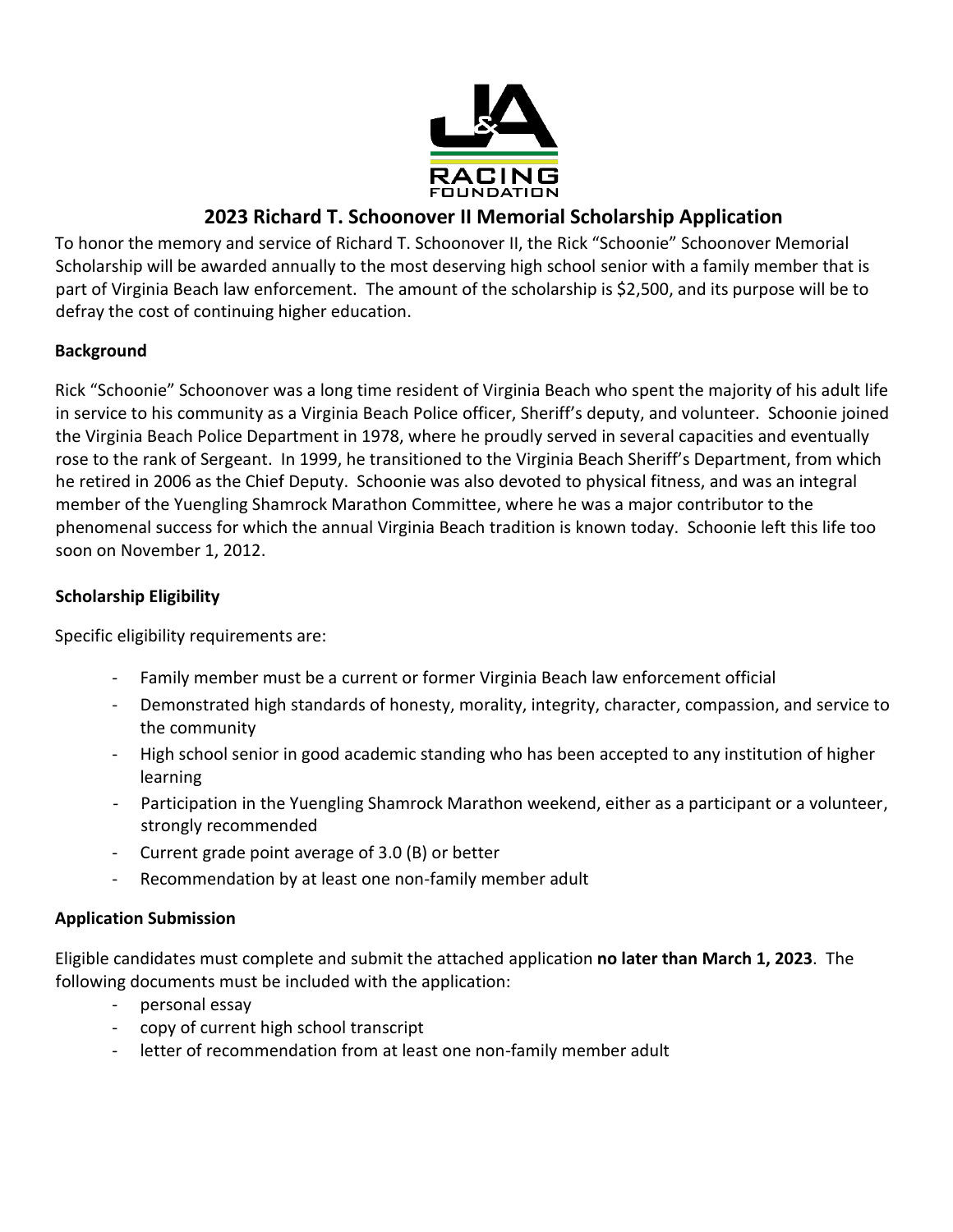Completed application packages must be mailed to: J&A Racing Attn: Scholarship Fund 3601 Shore Drive Virginia Beach, VA 23455

Enforcement, to include years of service:

# **Richard T. Schoonover II Memorial Scholarship Application**

| Parent | Parent                                                                                                  |
|--------|---------------------------------------------------------------------------------------------------------|
|        |                                                                                                         |
|        |                                                                                                         |
| Parent |                                                                                                         |
|        |                                                                                                         |
|        | In the following space, please outline the affiliation of your family member(s) with Virginia Beach Law |

\_\_\_\_\_\_\_\_\_\_\_\_\_\_\_\_\_\_\_\_\_\_\_\_\_\_\_\_\_\_\_\_\_\_\_\_\_\_\_\_\_\_\_\_\_\_\_\_\_\_\_\_\_\_\_\_\_\_\_\_\_\_\_\_\_\_\_\_\_\_\_\_\_\_\_\_\_\_\_\_\_\_\_\_\_\_\_ \_\_\_\_\_\_\_\_\_\_\_\_\_\_\_\_\_\_\_\_\_\_\_\_\_\_\_\_\_\_\_\_\_\_\_\_\_\_\_\_\_\_\_\_\_\_\_\_\_\_\_\_\_\_\_\_\_\_\_\_\_\_\_\_\_\_\_\_\_\_\_\_\_\_\_\_\_\_\_\_\_\_\_\_\_\_\_ \_\_\_\_\_\_\_\_\_\_\_\_\_\_\_\_\_\_\_\_\_\_\_\_\_\_\_\_\_\_\_\_\_\_\_\_\_\_\_\_\_\_\_\_\_\_\_\_\_\_\_\_\_\_\_\_\_\_\_\_\_\_\_\_\_\_\_\_\_\_\_\_\_\_\_\_\_\_\_\_\_\_\_\_\_\_\_

In the following space, please outline your personal involvement with the Yuengling Shamrock Marathon Weekend. Be specific as to when and where you were involved, and differentiate between your participation as a runner and your volunteer service. You may attach extra sheets if required.

\_\_\_\_\_\_\_\_\_\_\_\_\_\_\_\_\_\_\_\_\_\_\_\_\_\_\_\_\_\_\_\_\_\_\_\_\_\_\_\_\_\_\_\_\_\_\_\_\_\_\_\_\_\_\_\_\_\_\_\_\_\_\_\_\_\_\_\_\_\_\_\_\_\_\_\_\_\_\_\_\_\_\_\_\_\_\_

\_\_\_\_\_\_\_\_\_\_\_\_\_\_\_\_\_\_\_\_\_\_\_\_\_\_\_\_\_\_\_\_\_\_\_\_\_\_\_\_\_\_\_\_\_\_\_\_\_\_\_\_\_\_\_\_\_\_\_\_\_\_\_\_\_\_\_\_\_\_\_\_\_\_\_\_\_\_\_\_\_\_\_\_\_\_\_

\_\_\_\_\_\_\_\_\_\_\_\_\_\_\_\_\_\_\_\_\_\_\_\_\_\_\_\_\_\_\_\_\_\_\_\_\_\_\_\_\_\_\_\_\_\_\_\_\_\_\_\_\_\_\_\_\_\_\_\_\_\_\_\_\_\_\_\_\_\_\_\_\_\_\_\_\_\_\_\_\_\_\_\_\_\_\_

\_\_\_\_\_\_\_\_\_\_\_\_\_\_\_\_\_\_\_\_\_\_\_\_\_\_\_\_\_\_\_\_\_\_\_\_\_\_\_\_\_\_\_\_\_\_\_\_\_\_\_\_\_\_\_\_\_\_\_\_\_\_\_\_\_\_\_\_\_\_\_\_\_\_\_\_\_\_\_\_\_\_\_\_\_\_\_

\_\_\_\_\_\_\_\_\_\_\_\_\_\_\_\_\_\_\_\_\_\_\_\_\_\_\_\_\_\_\_\_\_\_\_\_\_\_\_\_\_\_\_\_\_\_\_\_\_\_\_\_\_\_\_\_\_\_\_\_\_\_\_\_\_\_\_\_\_\_\_\_\_\_\_\_\_\_\_\_\_\_\_\_\_\_\_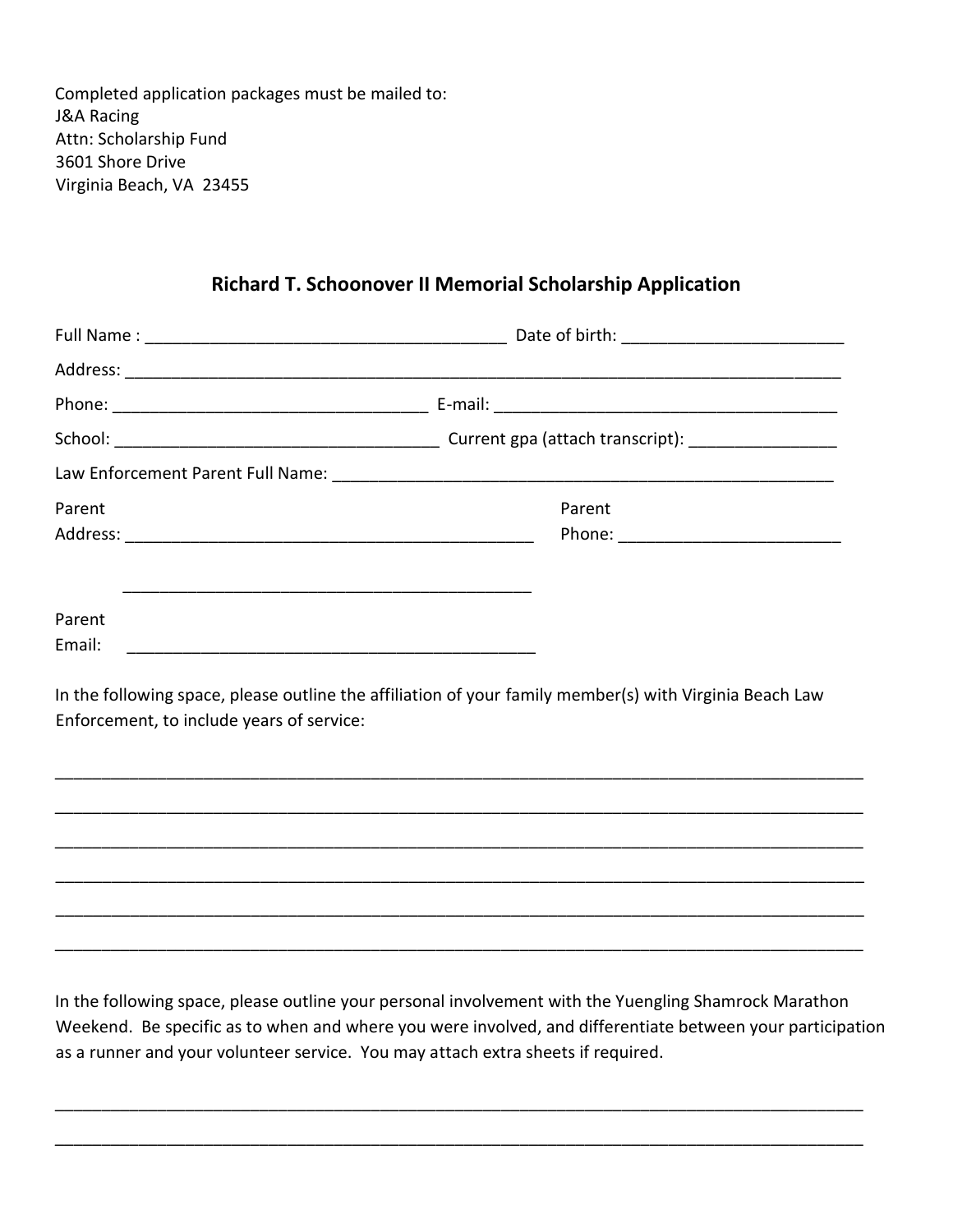

### **Application Essay**

Include with your application a personal essay explaining why you should be selected as the 2022 Rick "Schoonie" Schoonover Memorial Scholarship recipient. Keep in mind the selection criteria of honesty, morality, integrity, character, compassion, and service to the community. Your essay must be typed, doublespaced, and 500 words or fewer.

### **Letter of Recommendation**

Include with your application a letter of recommendation from at least one adult who is not a family member (e.g. teacher, coach, clergy, neighbor, etc.), and who does not have any affiliation with J&A Racing. **Letters must be sent/given to you to include with your application, they should not be sent directly to J&A Racing!** You may include as many letters as you choose.

#### **Questions?**

If you have questions concerning your application package, please contact Kate Napolitano at 757-412-1056, or kate@jandaracing.com.